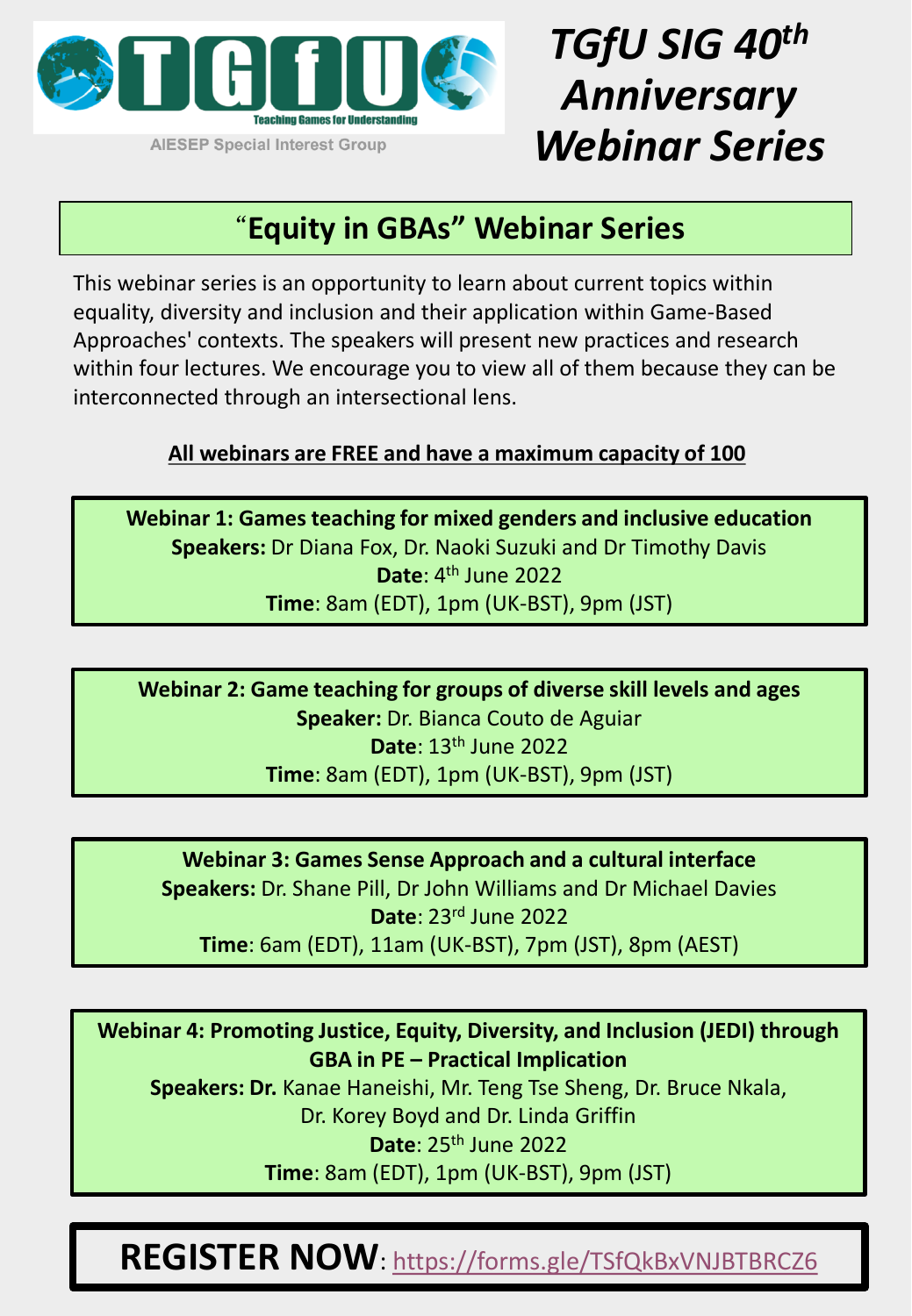

# *TGfU SIG 40th Anniversary Webinar Series*

### **Games teaching for mixed genders and inclusive education**

This webinar will be presented by Dr Diana Fox (Bridgewater State University, USA), Dr. Naoki Suzuki (Tokyo Gakugei University, Japan) and Dr. Timothy Davis (State University of New York at Cortland, USA). The content consists of three parts:

- 1) Framing Gender and Games Teaching: A theoretical lens
- 2) Practices of Gender-mixed format in Game teaching
- 3) Practices of inclusive education in Game teaching

*This webinar, is the 1st in a series of four as part of "Equity In GBAs" which are being released for the TGfU 40th Anniversary Year.* 



Diana J. Fox is a decolonial feminist scholar-activist and documentary film producer. She is professor of Anthropology and Department Chair at Bridgewater State University. Her central research methodology centers around collaborative partnerships to achieve liberatory community goals around the rights of women, girls, and gender and sexually diverse populations. She is the recipient of four Fulbright scholarships, two Wenner-Gren Anthropological Foundation grants as well as other grants, awards and honors. She has published numerous books and articles, and is a frequent speaker at conferences, and other public venues.

Dr. Naoki Suzuki is an Associate Professor at Tokyo Gakugei University. He has an interest in teaching and researching Physical Education and Teacher Training and is challenging to incorporate the ICT into PE based on his previous research. He developed the distance learning and application for PE and positively implemented them on games curriculum. Dr, Suzuki has made a platform for sharing information related to a wide range of Game-Based Approaches (GBAs) for teachers, researchers, coaches and other practitioners. He has organized seminar and lectures for GBAs in Japan and is working to broaden the concepts of GBAs.





Dr Timothy Davis is an Associate Professor at State University of Cortland. He has been teaching in the field of Adapted Physical Education for over twenty years. He teaches a variety of undergraduate and graduate courses such as Adapted Physical Activity and Sport, Motor Development, Instructional Strategies in APE and Inclusive Outdoor Education. Tim teaches weekend workshops in Adapted Physical Education and started Project LEAPE (Leadership in Education and Adapted Physical Education) – a leadership course involving undergraduate students in service learning community projects addressing the needs of individuals with disabilities.

**Date**: 4th June 2022 **Time**: 8am (EDT), 1pm (UK-BST), 9pm (JST) **Cost**: Free **Capacity**: 100 people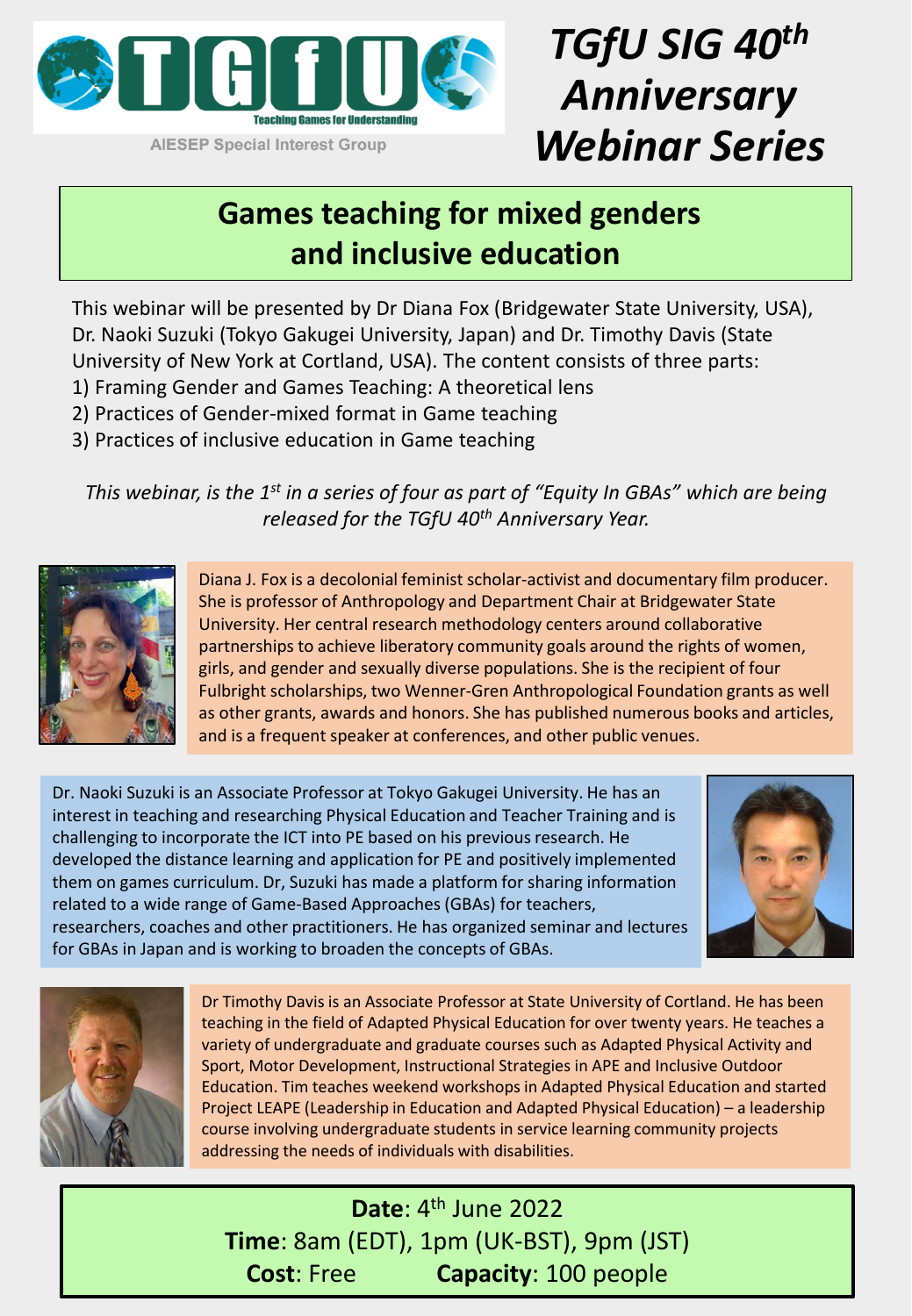

## *TGfU SIG 40th Anniversary Webinar Series*

### **Game teaching for groups of diverse skill levels and ages**

This webinar will be presented by Dr Bianca Couto de Aguiar at the University of Coimbra, Portugal. Game-Based Approaches (GBAs) are inquiry-based, studentcentred approaches that use games to develop students' understanding and ability to solve problems. Working with students on a strength-based manner is crucial to foster learning and equity. Therefore, the objective is to understand how GBAs can be implemented to groups of diverse skill levels and ages.

*This webinar, is the 2nd in a series of four as part of "Equity In GBAs" which are being released for the TGfU 40th Anniversary Year.* 



Dr. Bianca de Aguiar is a researcher at University of Coimbra, Portugal. She holds a PhD (Canterbury University, NZ), Bachelor's and Master's degrees (University of Coimbra, PT). Prior to completing her PhD in 2019, she was a Physical Education in Portugal. Recently, she has worked as a Research Fellow for the Japan Society for the Promotion of Science (JSPS), conducting her research on the impact of mega sport events on undergraduate students' beliefs about coaching at Waseda University, Japan.

Bianca's research focus is on contemporary developments in Physical Education and Sport-related pedagogy, and on teacher/coach development, having presented and published on these topics. Dr. Bianca has been an invited speaker, and an author of book chapters on Game-Based Approaches (GBAs).

> **Date**: 13th June 2022 **Time**: 8am (EDT), 1pm (UK-BST), 9pm (JST) **Cost**: Free **Capacity**: 100 people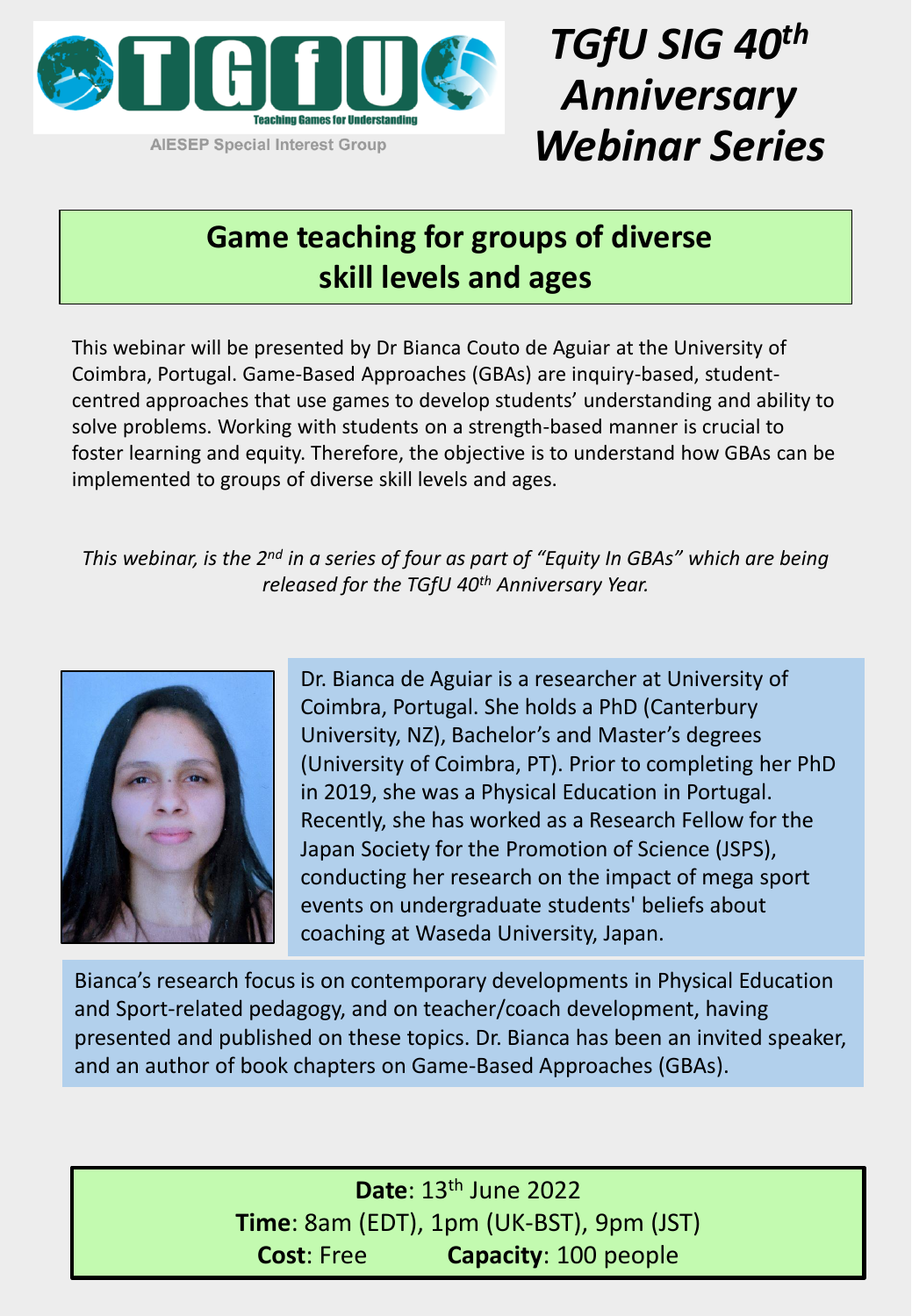

## *TGfU SIG 40th Anniversary Webinar Series*

### **Games Sense Approach and a cultural interface**

This webinar, presented by Dr. Shane Pill (Associate Professor, Flinders University, Australia), Dr John Williams (Assistant Professor, University of Canberra, Australia) and Dr Michael Davies (Lecturer, University of Canberra, Australia). In this webinar, they will discuss two different five-week Games and Sport units of work where they examined how a GBA in PE could be used to implement a cultural interface. The purpose of both projects included addressing the Australian Curriculum's Crosscurriculum Priority: Aboriginal and Torres Strait Islander Histories and Cultures requirement in PE using a Game Sense approach (Australian Curriculum, Assessment and Reporting Authority, 2020). They suggest that these projects 'bring to life' Whatman and Meston's(2016) suggestion that traditional Indigenous games, when taught with authenticity and educative meaning, provide opportunity for PE teachers to educate technical and tactical games skills, and cultural sensitivity to de-colonise the PE curriculum (Pill et al., 2021).

*This webinar, is the 3rd in a series of four as part of "Equity In GBAs" which are being released for the TGfU 40th Anniversary Year.* 



Dr. Shane Pill is an Associate Professor at Flinders University, Australia. He is the Australian TGfU IAB representative and TGfU SIG Leadership Fellow. A former HPE teacher of 18 years, since 2016 he teaches and researches in physical education, sport coaching and development, pedagogy and curriculum studies. Shane has published extensively, with both empirical work and scholarly explanations. He is author of the popular Play with Purpose series of resources, as well as books published by Routledge on Athlete-Centred Coaching, Game-based Coaching, The Spectrum of Teaching Styles in PE, and The Spectrum of Sport Coaching Styles

Dr. John Williams is an Assistant Professor at the University of Canberra, Australia. Prior to moving to Australia in 2009, he was a lecturer and senior lecturer in sports coaching at tertiary colleges of further and higher education for 15 years, following five years employment as a sports development officer at the outset of his career. His research interests include Decolonizing the Australian physical education curriculum, Aboriginal and Torres Strait Islander perspectives in physical education and school sport and Racialization in physical education and school sport.





Dr Michael Davies is a Lecturer at the University of Canberra, Australia. As an early career researcher, Michael's research experience includes outputs in the Spectrum of Teaching Styles and the Game-Sense Approach in Physical Education, Aboriginal sports pedagogy, Relationships and Sexuality Education and Sport and Exercise Science. In practice, Dr Davies brings 9 years' experience of teacher and practitioner education in Physical Education and Sport and Exercise Science. Currently, Michael is a University of Canberra teacher educator for the Bachelor of Primary and Secondary degrees in Health and Physical Education.

**Date**: 23rd June 2022 **Time**: 6am (EDT), 11am (UK-BST), 7pm (JST), 8pm (AEST) **Cost**: Free **Capacity**: 100 people